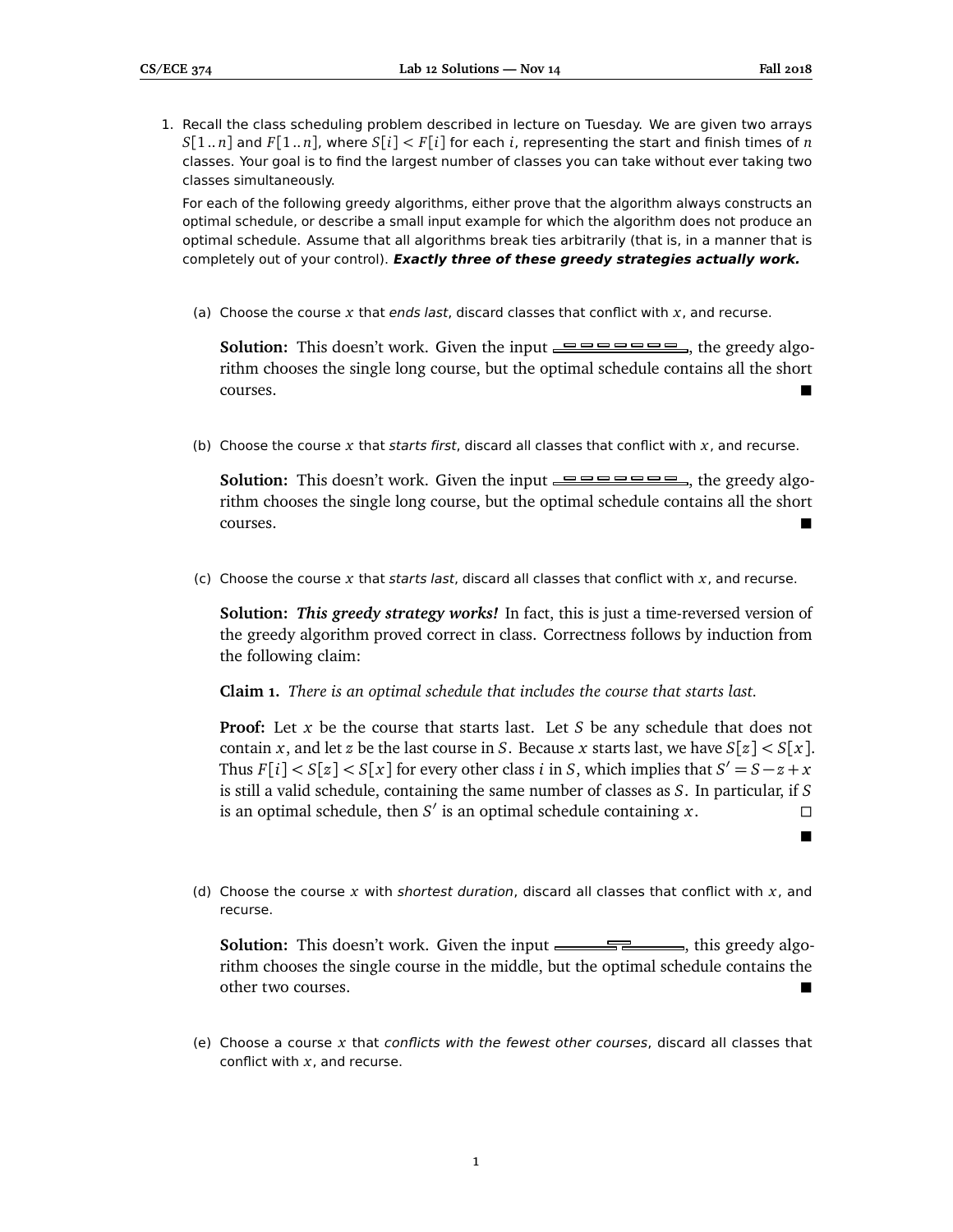**Solution:** This doesn't work. Given the input  $\overline{\mathbb{R}}$  and  $\overline{\mathbb{R}}$ , this greedy algorithm would choose the course in the center, which has only two conflicts, and thus would return a schedule containing only three courses. But the optimal schedule contains four courses.

(f) If no classes conflict, choose them all. Otherwise, discard the course with longest duration and recurse.

**Solution:** This doesn't work. Given the intervals **container the greedy**, the greedy algorithm chooses the single interval in the middle, but the optimal schedule contains the other two intervals.

(g) If no classes conflict, choose them all. Otherwise, discard a course that conflicts with the most other courses and recurse.

**Solution:** This doesn't work. Given the input  $\overline{\mathcal{F}}$   $\overline{\mathcal{F}}$  , this greedy algorithm would discard one of the courses in the middle of the bottom row, which has only five conflicts, and thus would return a schedule containing only three courses. But the optimal schedule contains four courses.

- (h) Let *x* be the class with the earliest start time, and let *y* be the class with the second earliest start time.
	- If *x* and *y* are disjoint, choose *x* and recurse on everything but *x*.
	- If *x* completely contains *y*, discard *x* and recurse.
	- Otherwise, discard *y* and recurse.

**Solution:** *This greedy strategy works!* We need to prove three claims, one for each case.

**Claim 2.** *If x and y are disjoint, then every optimal schedule contains x.*

**Proof:** If *x* and *y* are disjoint, then  $F[x] < S[y]$ , which ipmlues that  $F[x] < S[i]$ for all  $i \neq x$ . Thus, if *S* is any valid schedule that does not contain *x*, then  $S + x$  is a larger valid schedule. Thus, no optimal schedule excludes *x*.

**Claim 3.** *If x contains y, there is an optimal schedule that excludes x.*

**Proof:** If *x* contains *y*, then every class that conflicts with *y* also conflicts with *x*. Thus, for any valid schedule *S* that contains *x*, there is another valid schedule *S*− *x* + *y* of the same size that excludes *x*.

**Claim 4.** *If x and y overlap, but x does not contain y, there is an optimal schedule that excludes y.*

**Proof:** Suppose *x* and *y* overlap, but *x* does not contain *y*. Then *x* must end before *y* ends, and therefore every class that conflicts with *x* also conflicts with *y*. Thus, for any valid schedule *S* that contains *y*, there is another valid schedule  $S - y + x$  of the same size that excludes *y*.

The correctness of this greedy strategy now follows by induction.

2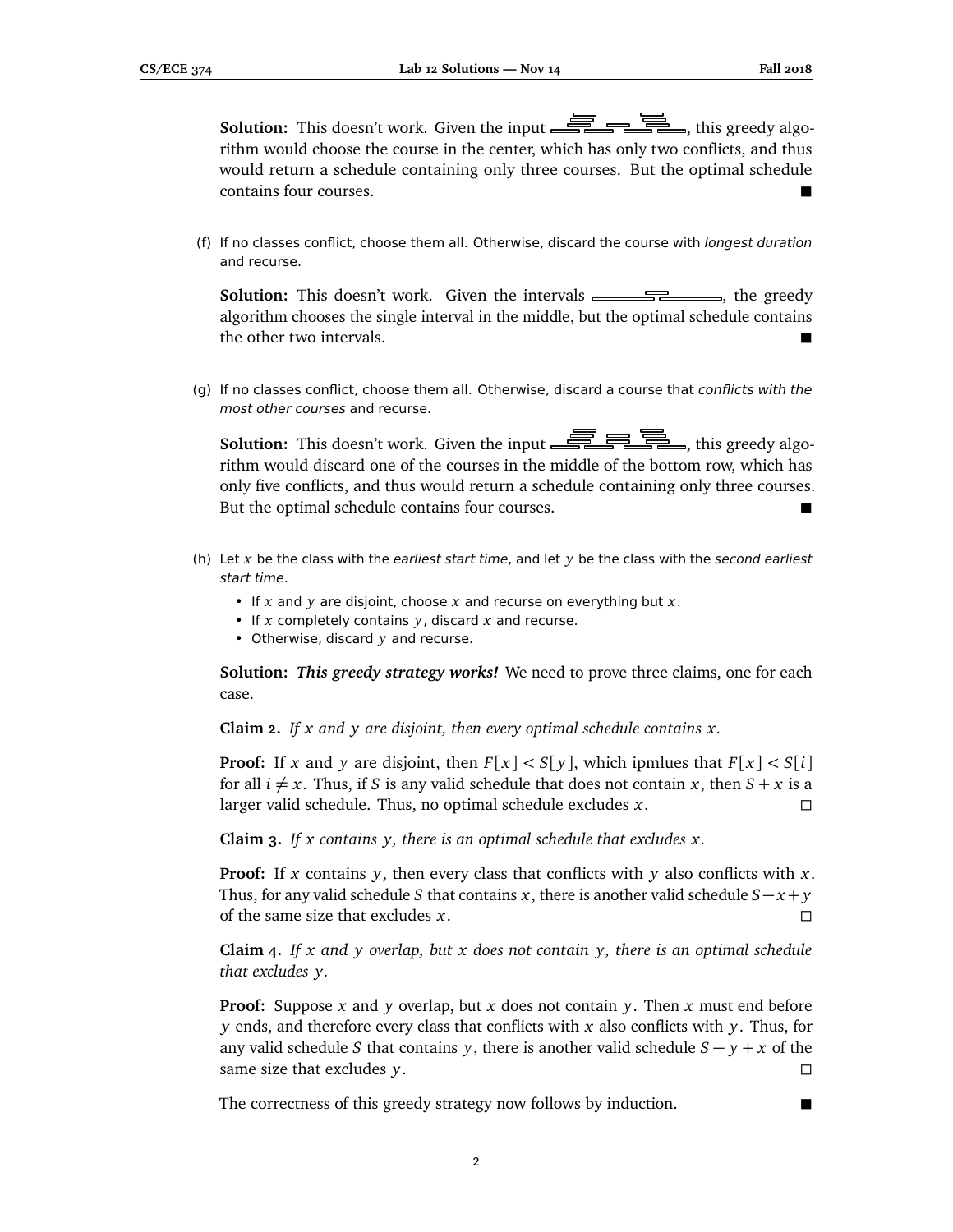(i) If any course *x* completely contains another course, discard *x* and recurse. Otherwise, choose the course *y* that ends last, discard all classes that conflict with *y*, and recurse.

## **Solution:** *This strategy actually works!*

**Claim 5.** *If any course x contains another course y, there is an optimal schedule that does not include x.*

**Proof:** Let *S* be any valid schedule that contains *x*. Then  $S - x + y$  is another valid schedule of the same size.  $\Box$ 

**Claim 6.** *Suppose no course contains any other course. Then there is an optimal schedule containing the course that ends last.*

**Proof:** If no course contains any other course, then the class that ends last is also the class that *starts* last. This claim now follows from Claim 1 (in problem 3).

The correctness of this greedy strategy now follows by induction.

3